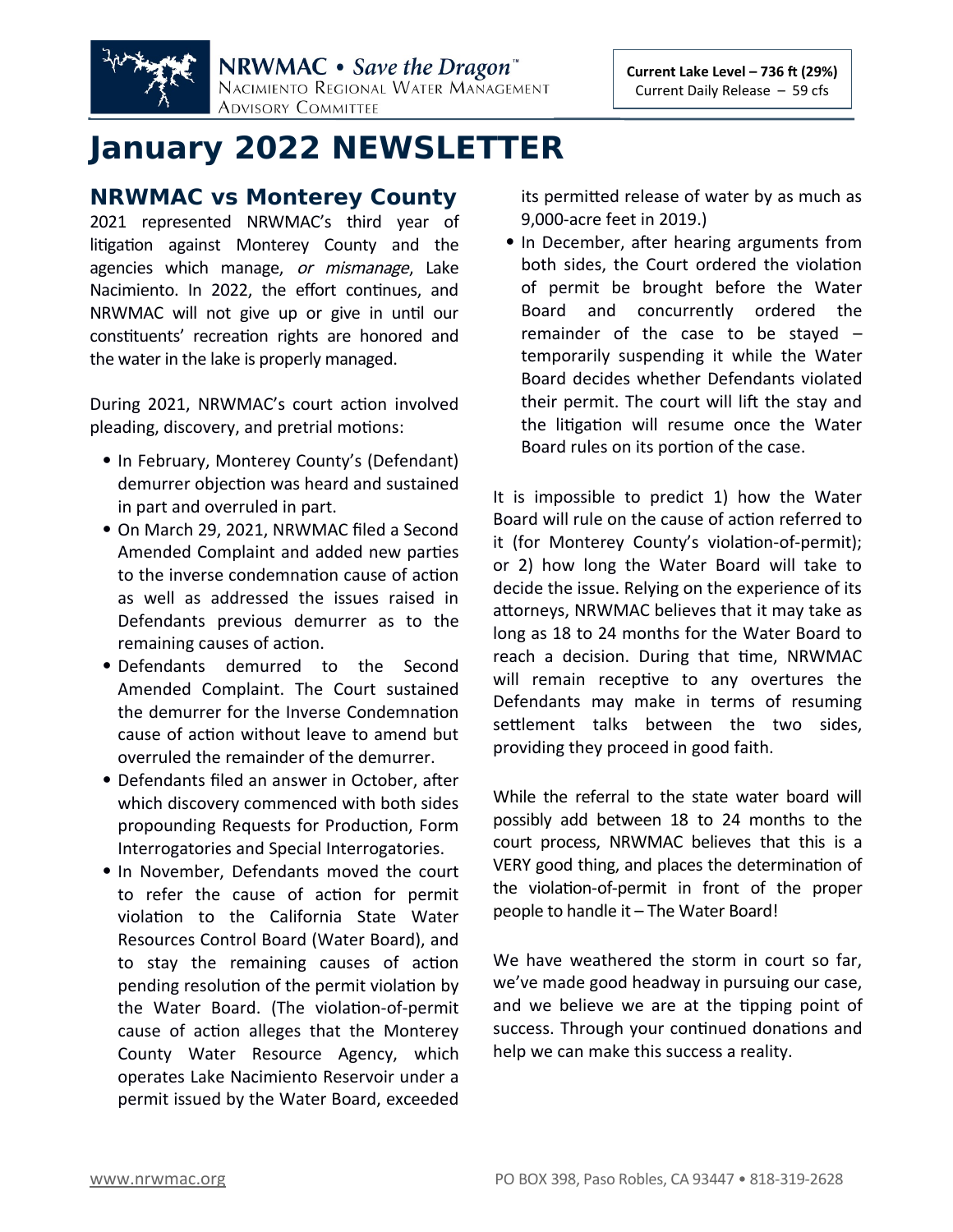

# **The Shandon-San Juan Water District's Application**

During the litigation between NRWMAC and Monterey County, NRWMAC attorneys learned that MCWRA released on average as much as 5000-acre feet per year beyond its permitted withdrawals for a period of ten years. When confronted with these facts, and to avoid the appearance of having exceeded its storage and release limits, MCWRA claimed that this water did not fall under its water rights permit, and in fact was not stored in the reservoir at all but instead "passed through" it. Thus, this water was not subject to reporting. Monterey county declared in their required annual water release report to the Water Board that up to 14,000 acre feet per year was "natural bypass," and as such, did not count against their permitted maximum release of 180,000 acre feet per year, even though it still flows into Monterey County through the Salinas River.

A Water Board representative confirmed to NRWMAC's attorneys that this "pass-through" water was available for appropriation, as California law allows surface water to be diverted at one point and used beneficially ("appropriated") at a separate point.

The cost of the application for this water appropriation being prohibitive for NRWMAC during our litigation, the Shandon-San Juan Water District (Water District) in San Luis Obispo County was alerted to this opportunity and they quickly filed an application to appropriate the pass-through water to augment groundwater supplies in the Paso Robles Area subbasin. The Water District's stated plan is to deliver the water to the subbasin through the existing Nacimiento Water Project Pipeline and to do so in such way as to enhance recreational goals.

The Shandon-San Juan Water District application stated:

"Applicant intends to store up to 12,000-acre feet of available surplus water in the Lake for diversion at a time when such water is accruing in the Lake, and to subsequently convey the stored water through the Pipeline when capacity is available. Availability of Pipeline capacity **typically coincides with the conclusion of the Lake's recreation season, about mid-September.** Applicant proposes that, no sooner than September 15th of each year, it be authorized to convey the stored water through the Pipeline to the Pipeline's turnout in the Subbasin..." (Emphasis added.)

The entire Shandon-San Juan District permit application can be viewed at: [http://nrwmac.org/wp-content/uploads/2021/05/](http://nrwmac.org/wp-content/uploads/2021/05/Shandon-San-Juan-Water_District-Application-to-Appropriate-Water-Nacimiento.pdf) [Shandon-San-Juan-Water\\_District-Application-to-](http://nrwmac.org/wp-content/uploads/2021/05/Shandon-San-Juan-Water_District-Application-to-Appropriate-Water-Nacimiento.pdf)[Appropriate-Water-Nacimiento.pdf](http://nrwmac.org/wp-content/uploads/2021/05/Shandon-San-Juan-Water_District-Application-to-Appropriate-Water-Nacimiento.pdf)

This water allocation is a win-win situation for everyone. The Paso Robles area subbasin will receive unclaimed water it desperately needs – that no one even knew existed (except maybe MCWRA) – AND it will also keep this water behind the dam until the conclusion of recreation season!

However, the San Luis Obispo County Supervisors have decided they are "unhappy" with this application for water allotment, citing "they were not consulted before the filing of the application", and have attempted to block this permit! Not only are the supervisors NOT HELPING our lake recreation, Paso Robles economy, and land owners... but NOW they are BLOCKING a VERY BENEFICIAL effort to help KEEP water in the lake at peak recreational times!

**We need anyone willing to participate to call and / or write to the San Luis Obispo County supervisors and let them know how OUTRAGED you are about this!**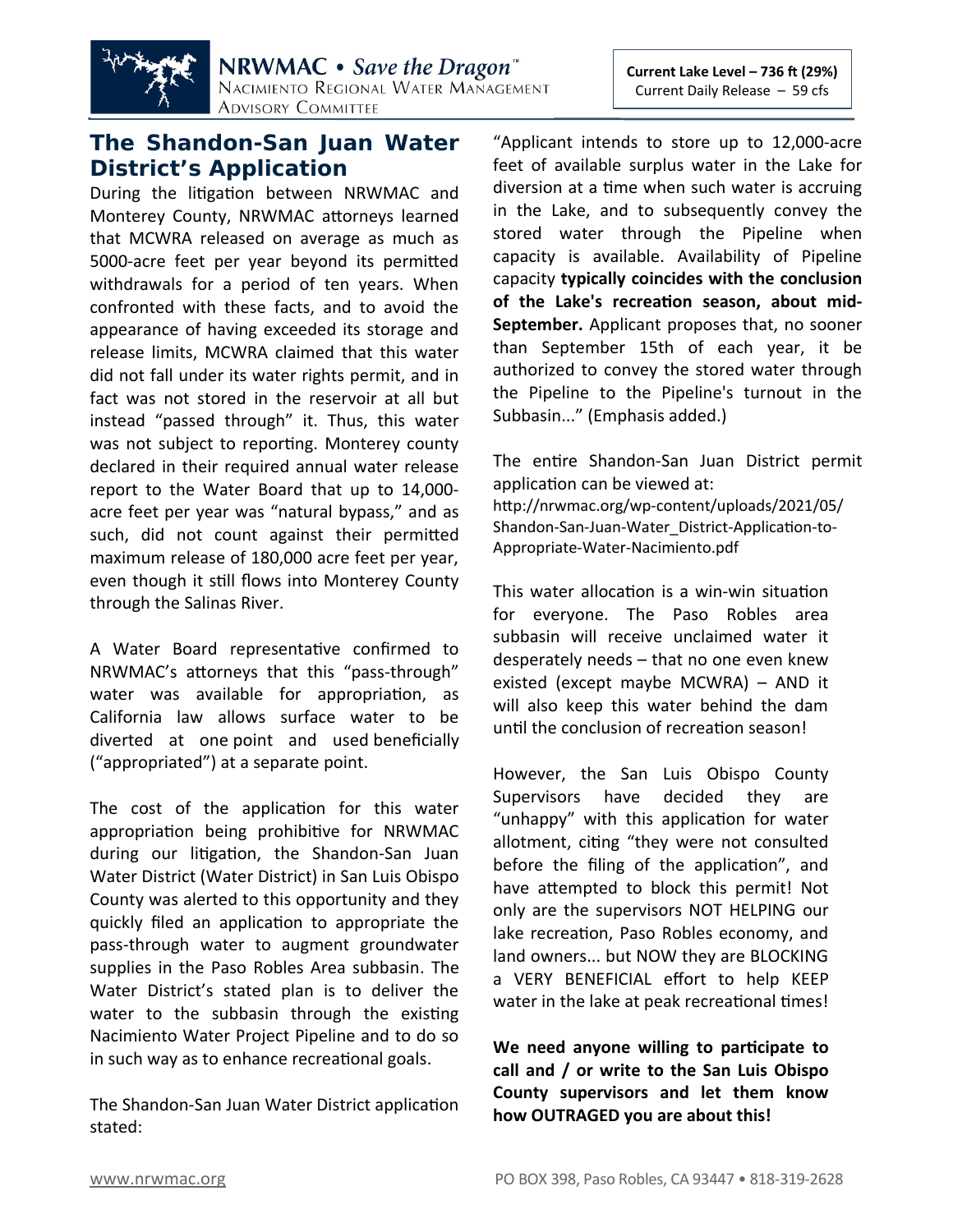

## **What You Can Do**

We've reached the moment when it's vitally important for your support. We are now headed back in to court, with the next audience being in Sacramento with the State Water Board, maintaining the battle with Monterey. It's very costly to fund our hardworking legal team. Now more than ever, we need you to support NRWMAC's efforts on your behalf. We urgently need an influx of dollar donations at this time.

Generous people like you are the ONLY source of funding to support NRWMAC efforts to correct and hold Monterey accountable for water mismanagement at Lake Nacimiento. **We urgently need you to keep supporting our efforts at this time with your dollar donations for NRWMAC's legal expenses.**

Even if you have previously donated, we are asking for your continued help, please donate any amount that you can. Clicking a link below will take you directly to donation sites.

#### **GoFundMe**:



[www.gofundme.com/lake-nacimiento-save-the-dragon](http://www.gofundme.com/lake-nacimiento-save-the-dragon)

or

**Private Donation**: (via PayPal)



#### <http://nrwmac.org/donate#Private-Donation>

If you prefer to write a check, please make it out to NRWMAC and mail to: NRWMAC, PO BOX 398, Paso Robles, CA 93447.

And, we need you to pass this newsletter along to everyone you can think of who can help us to inform anyone and everyone who is concerned about Lake Nacimiento and our legal battle to **Save the Dragon!**

NRWMAC needs volunteers to help get the word out, help procure time and dollar donations, sign up to help at fundraisers and events, and help inform people at information stations.

For more information about how you can get involved, please go to:

[www.nrwmac.org/get-involved](http://www.nrwmac.org/get-involved)

## **Who to Call/Contact**

We need the right people to know about Monterey's mismanagement of Lake Nacimiento, and our fight to correct the problems they are causing to recreation and property rights.

We encourage you to write, call, or email your elected local, state, and federal officials as well as the local press. Tell them about what is happening to our recreational water, and how the lake quality and property rights have been affected under Monterey's mismanagement. The more people we reach out to, the better our chances of succeeding in our legal pursuits and in making the changes needed at Lake Nacimiento.

NRWMAC's "Who to Call" contact list is on our website. It has contact information for your San Luis Obispo and Monterey County supervisors, California state representatives, the California State Water Boards and more. Go to: [www.nrwmac.org/who-ya-gonna-call](http://www.nrwmac.org/who-ya-gonna-call)

#### **Thank You for Supporting NRWMAC!**

# **Changes at NRWMAC**

It is with great sadness that we have to report that Don Bullard has stepped down as President of NRWMAC. Don's tireless work, leadership and knowledge has been instrumental in helping NRWMAC's direction and focus, and he will be deeply missed.